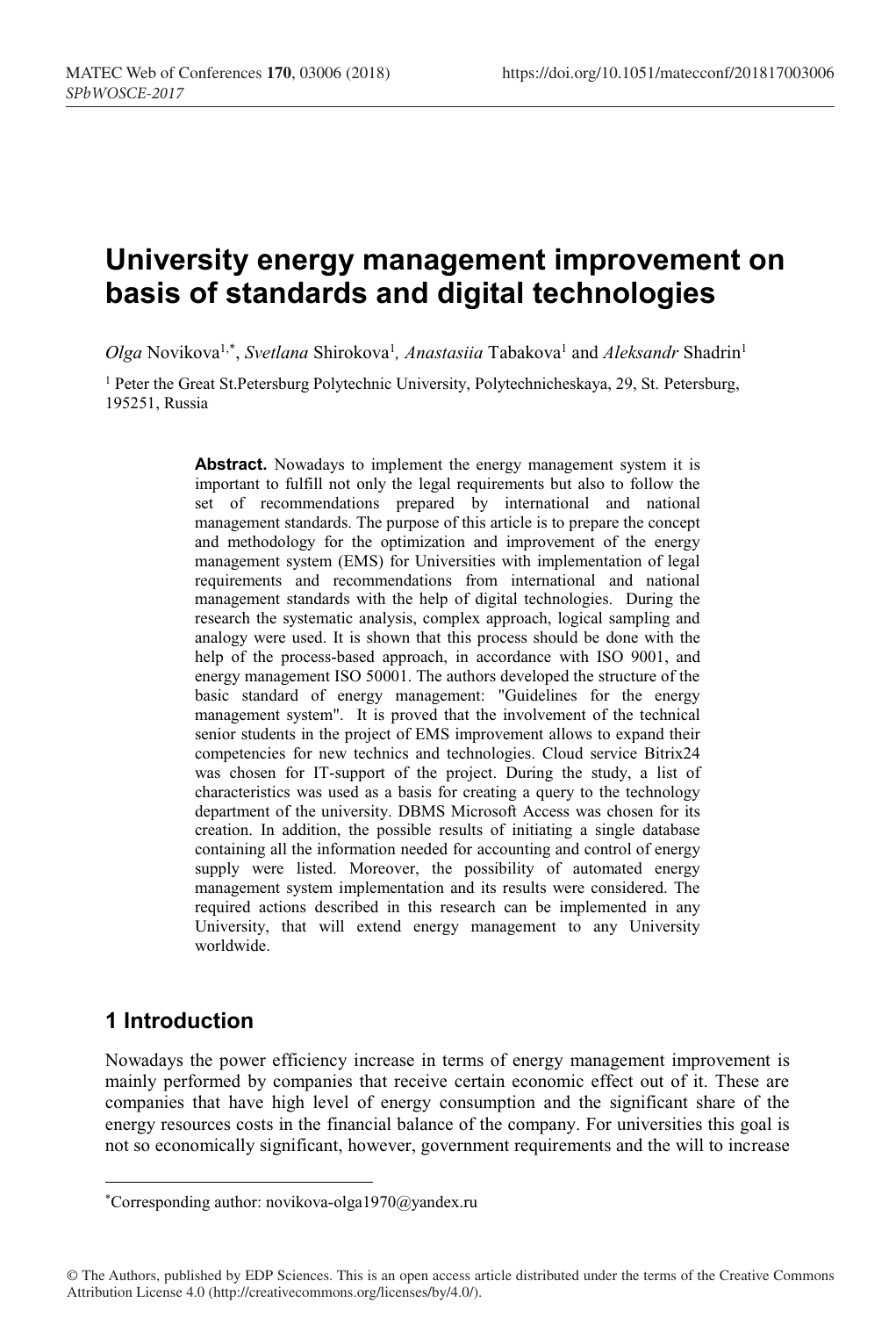motivation of students for energy saving and energy efficiency increase enhances the significance of this goal. Therefore, in recent years, several legal, economic and organizational measures have been carried out to promote energy saving and improve energy efficiency in accordance with Russian Federal Law-261[1].

The main improvement trends of Universities activities in this sphere are determined in the Ministry Order of Education and Science of the Russian Federation from April 18, 2012 No. 309. According to this Ministry Order, personal responsibility for implementation of requirements of the Federal Law N 261-FL from November 23, 2011 is given to leaders of the organizations that are subordinated to the Ministry.

# **2 Problem definition**

Today practical implementation of requirements from legal documents must be based on the international and national management standards concentrated in these documents. Besides the process approach must be the cornerstone of standards application management as the best theoretical ideas and practical results of systems improvement of the organizations arises from these standards [2].

In fact, it is difficult to imagine the management system without separately defined components (structure of the system). The definite purpose and the nature of activities within each component of the system (each division) should have action plan, realization tracker, control and improvement of the activities results. This is the process approach. These processes are specified as obligatory elements of any management system in the international standard of management processes: "The management system: a set of the interconnected and interacting elements of the organization required for the development of the policy, goals and processes for these goals achievement" [3].

Furthermore, energy saving is not a new task for Russian organizations including Universities: there have been legal documents defining requirements and recommendations in this sphere in Russia for many years. In the Universities there is always a special infrastructure with branched divisions responsible for energy supply to provide laboratory and household rooms with energy resources. These divisions are also responsible for monitoring of technical availability of provided power according to standardized requirements and optimization of economic characteristics. Therefore, starting implementation of the Legal requirements, a University mustn't set a task to "create" or "introduce", but to "improve" energy management system of the University based on Russian National Standard of International Organization for Standardization 50001 - 2012.

Currently, University infrastructure divisions are providing enough energy resources, but there is no unified system for accounting and monitoring of consumed and generated energy. Modern metering devices are installed selectively in some buildings of the universities, which makes it difficult to plan, normalize and evaluate the efficiency of consumption of fuel and energy resources, and more importantly, there is no possibility of describing the overall energy balance on the University territory. It is an extremely complex challenge to provide physical conditions for education and work with simultaneous increase in economic efficiency in Universities. This problem is common for all Universities in Russia and other countries [6].

# **3 Problem solution**

To find possible solutions to this problem, a project was designed within Peter the Great Saint-Petersburg Polytechnic University. At firs the authors aimed to create a general description of the existing energy consumption system and heat energy generation system,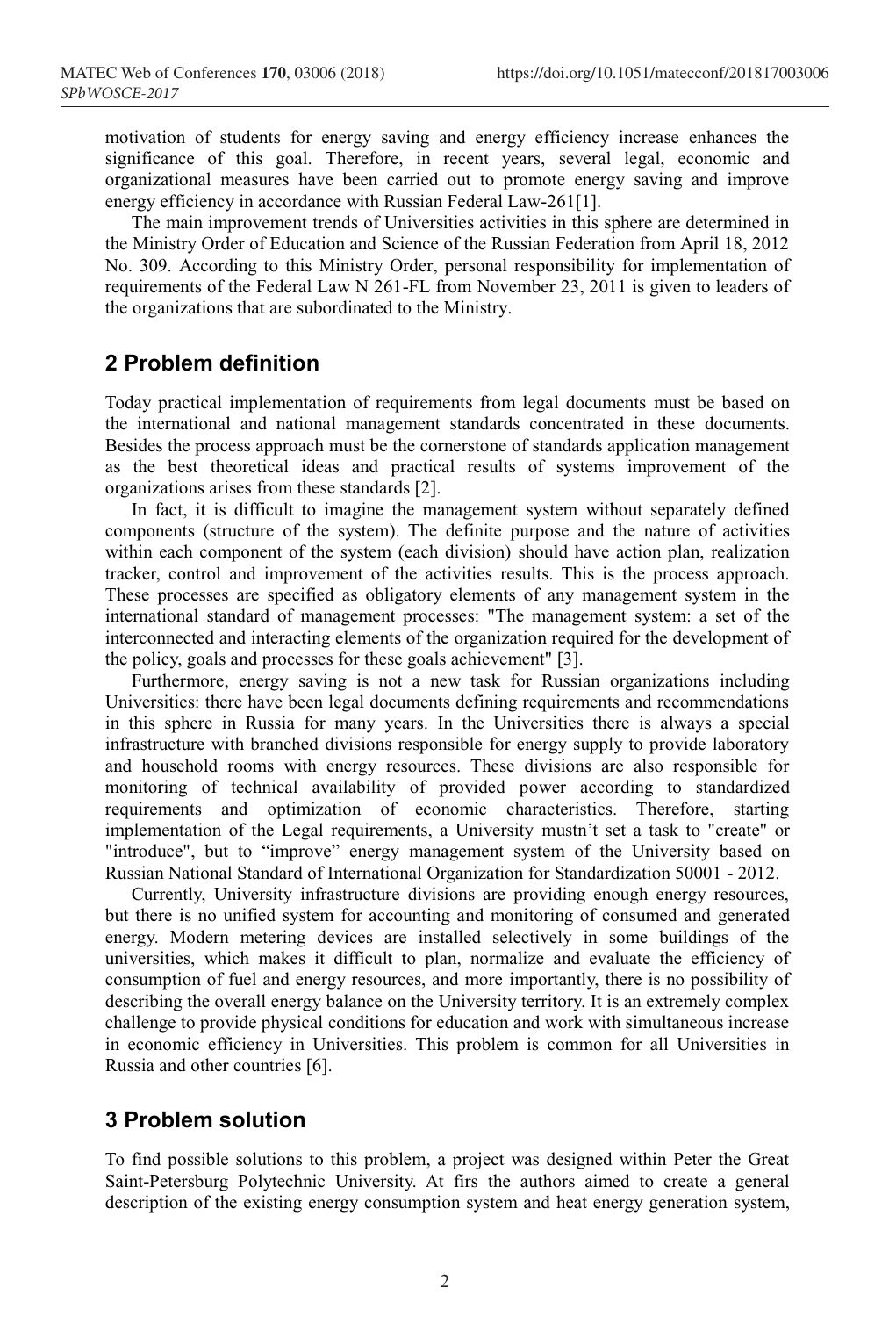which could later be used to optimize energy costs on all facilities of the university. The global goal of this project is to develop a mechanism for managing the energy saving and energy efficiency of the particular thermal zone on the example of one type of energy resource, which in turn will provide the basis for the introduction of a new automated system for controlling and accounting for energy resources (ASCAE). Moreover, one of the goals is to prepare a training and methodological base for students aimed at developing skills in achieving energy efficiency.

In the considered project, the solution of the problem of power efficiency increase was directed on the decrease of the cost index of the yearly spent energy resources per one student with unconditional fulfillment of sanitary standards in all educational, technical and household rooms. Besides the optimization of processes started with the functions regulation of the experts responsible for every process, without creation of new organizational structures. At the same time senior students were involved in terms of the internships and practical classes

Participation of students in this work allowed to fulfill such international standards requirements as the context of engineering education, introduction to engineering activity, experience of conducting design and implementation activity, working space of engineering activity, experience of the integrated training, active training [4].

At the beginning of the project on University EMS improvement it is important to receive support from the rector of the University and after that define corresponding tasks and the members of the working group on improvement of EMS.

For information support of project participants interaction, the Bitrix24 system was chosen. Tools in Bitrix24 simplify the workflow in the organization: discussions, formulation and control of tasks, project management, etc. [5]. Within the framework of the project under consideration, this system facilitates simple and fast data exchange, allows you to exchange instant messages, schedule appointments and create tasks.

At the initial stage of the project, determined earlier goals were formulated, the stages of implementation were identified, and tasks were set for the near future. The primary task was the formation of the heat production consumers list and characteristics that are necessary for a comprehensive description of the system under consideration, such as: general information on the SPbPU boiler house for 2012-2014; data on boilers (general characteristics, fuel consumption, including gas and fuel oil); scheme of heat networks with all the necessary characteristics; Model of the heat supply zone; information on pumping equipment outside the boiler room; information on heat curtains; data on instrumental metering; quantity and cost of consumed heat production (common and separately for buildings) [7].

With the use of the Microsoft Access database, a query was generated on the above characteristics. It included several tables, in which each field was a separate characteristic. Each table was created in such a way that in the future it could be used in the final database with a minimum number of corrections.

Currently, the project is at the stage of collecting information and recording the data in the created request.

The characteristic feature of the considered project was the fact that at the time of improvement of EMS there was the quality management system (QMS) certified according to Russian National Standard International Organization for Standardization 9001-2011 in Universities and the text of the editorial office of ISO 9001-2015 was already known (and in the consequence of Russian National Standard of International Organization for Standardization 9001-2015). Therefore, the working group included a manager, responsible for certification of the management quality system along with specialists of technical, economic and scientific divisions.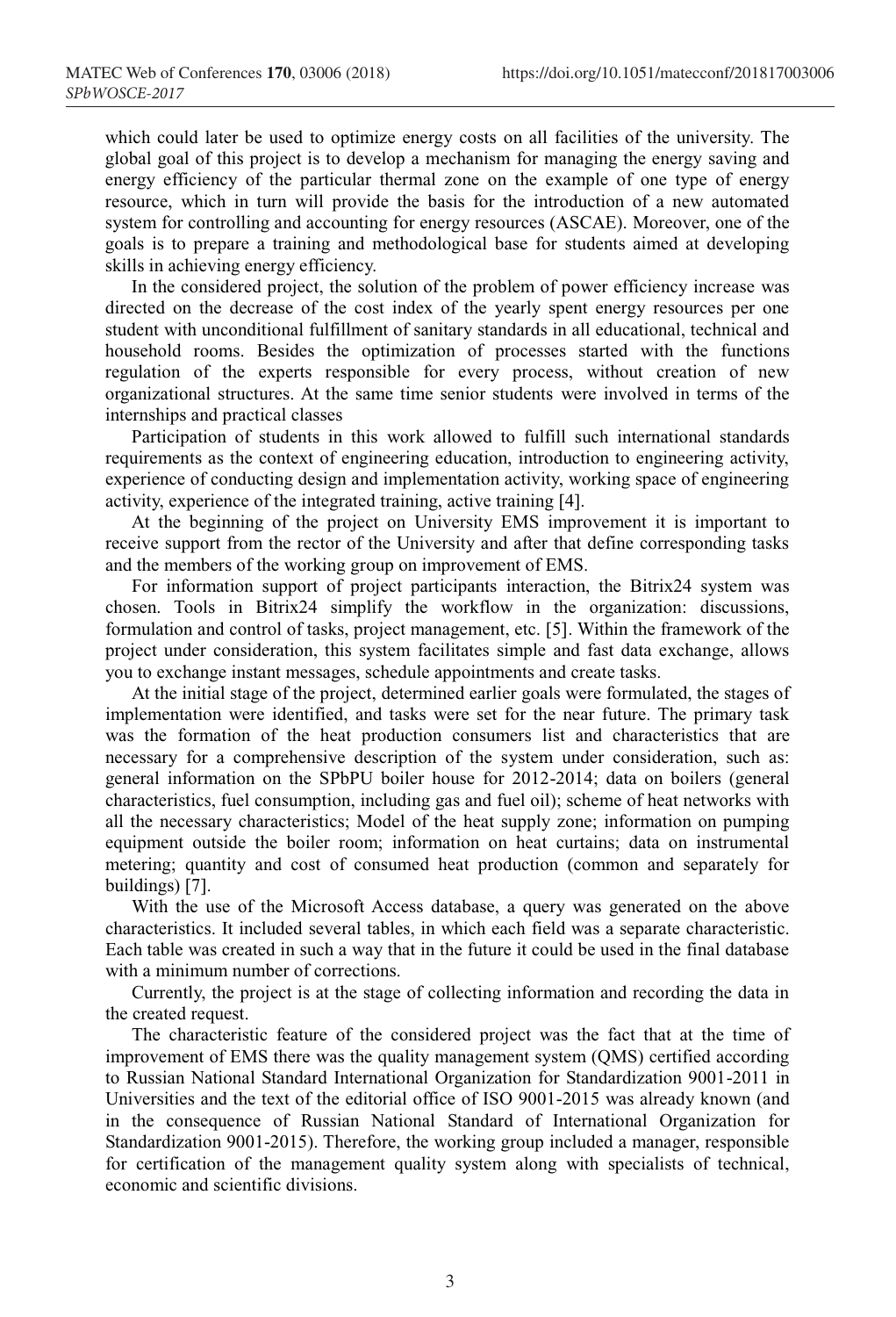On the following step of provision the working group with the plan of works providing carrying out of certification of the first stage of EMS on compliance with Russian National Standard of International Organization for Standardization 50001 - 2012 were drafted.

One of the important requirements of the ISO 50001 that is described in the 4.4.3. and 4.6.1. paragraph is the importance of energy review, monitoring, measurement and analysis of energy resources consumption. As most of the universities' buildings were build more than 30 years ago most of them don't have modern systems for the control and analysis of the resources consumption, allowing to receive the detailed information for each building on the university campus for the specific period of time. This happens because when these buildings were designed and constructed there were no specific prescriptions for the control and analysis of the energy resources consumption by each building.

The authors carefully studied the measurement and analysis system of energy resources consumption on the example of the Peter the Great St. Petersburg polytechnic university. In the year 2016 expenses of the University for the utilities were 398 860 101 rub., out of which around 36% are related to heating, that is approximately143 589 650 rub.

This is the reason why the authors focused specifically on the investigation of the heating system and revealed that on the entrance to the university buildings mainly the elevator pumps are installed, that are equipped only with thermometers while the technical registration units are missing. Therefore, the only possible way for the measurement of the heat consumption is the portable flowmeter.

To receive the correct data it is necessary to do the one-time measurements with the flowmeter on the entrances of the buildings, but the duration and the period of measurement should be equal, that is very inconvenient and expensive, as, for example, on the main campus of Peter the Great St. Petersburg polytechnic university there are 37 buildings. Moreover, to fill in the requirements of the ISO 50001 it is necessary to do the measurements regularly that will require a huge time wasting in the case of using the portable flowmeter.

As a solution of this problem the fixed meters can be used that will give an opportunity to collect the data for any required period of time, for example, hour, day, month, etc.

On the next development stage of the measurement and analysis of the energy resources consumption it is appropriate to implement the automated control and energy accounting systems that will allow to analyze the energy consumption automatically.

The same method for the measurement and analysis of the energy resources consumption can be used for the other types of resources, such as electrical energy, water supply, gas, etc.

The major task at improvement of EMS, as well as any other management system, is the development of new and updating of the existing documentation regulating activity within processes. The first new EMS document was "The guide to EMS". This Document included all basic provisions of University EMS fulfilling the requirements of ISO 50001:2012 standard and existing regulations of the University quality management system. The Document was prepared in terms of requirements of ISO 9001:2015 that is significantly different from the editorial from the ISO 900:2011.

The list of the sections of "The guide to EMS" of University is given below. In the annexes of the Document the reduced forms of the main legal documents applied to the energy management system of Universities according to the existing requirements of the public and municipal authorities are presented.

- 1 Application area
- 2 Normative references
- 3 Terms and definitions

4 The environment of the organization

4.1 Understanding the university and its environment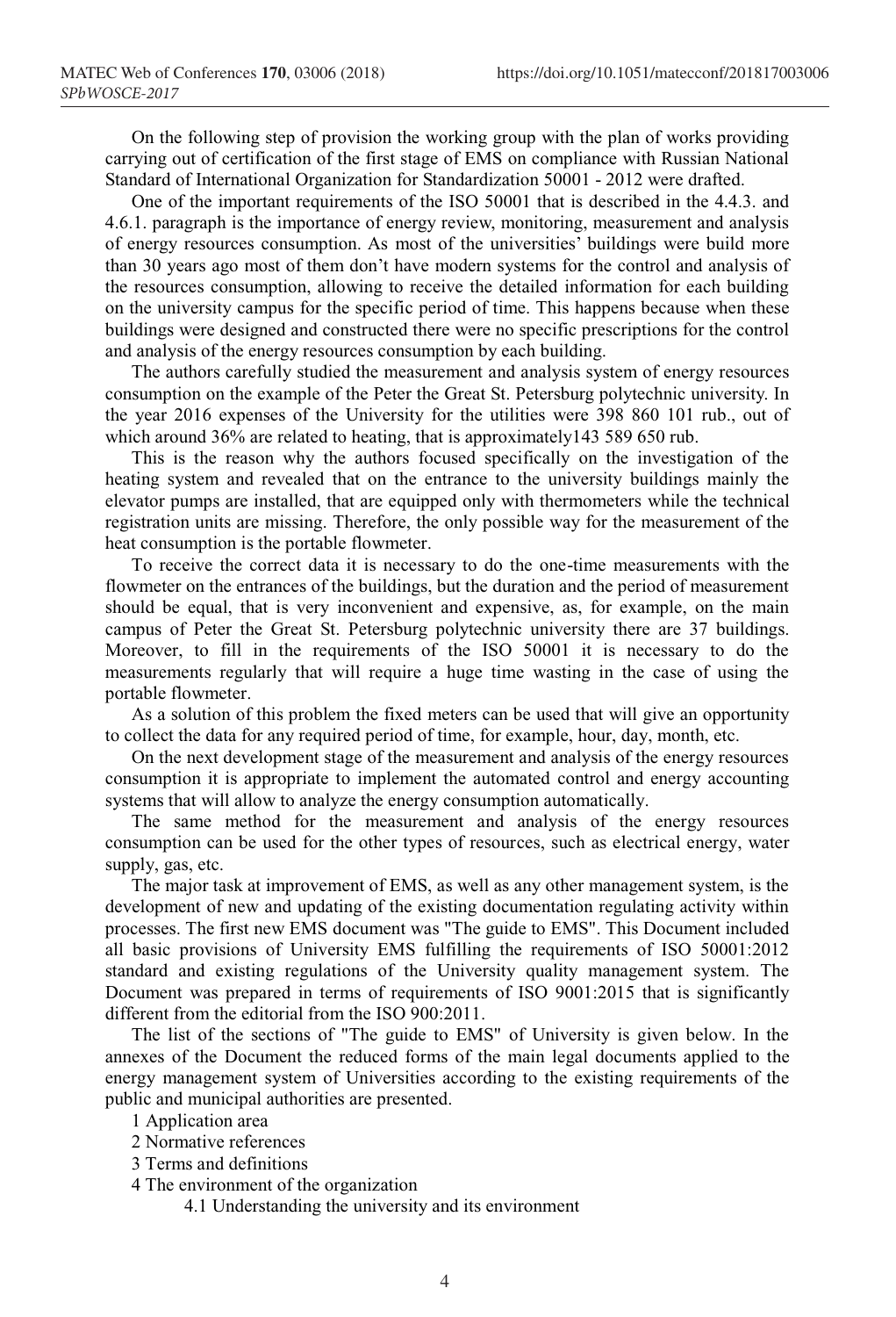4.2 Structure

4.3 Needs and expectations of the involved parties

- 4.4. The application area of the energy management system in the university
- 4.5 Energy management system and its processes
- 5 Leadership
	- 5.1 Leadership and commitment

5.2 Policy

5.2.1 Development of energy policy

5.2.2 Enacting Energy Policy

5.3 Functions, responsibilities and authority in the organization

6 Planning

- 6.1 General regulations
- 6.2. Conformity with legal and other requirements
- 6.3. Energy analysis
- 6.4 Basic values of energy characteristics
- 6.5 Indicators of energy characteristics
- 6.6 Energy management goals and objectives
- 6.7 Planning for changes
- 7 Facilities of provision
	- 7.1 Resources
		- 7.1.1 General regulations
		- 7.1.2 Human Resources
		- 7.1.3 Infrastructure
		- 7.1.4 Environment for the functioning of processes
		- 7.1.5 Resources for monitoring and measurement
		- 7.1.6 University knowledge
	- 7.2 Competence of the staff
	- 7.3 Staff awareness
	- 7.4 Communication
	- 7.5 Documented information
		- 7.5.1 General regulations
		- 7.5.2 Creation and actualization of documents
		- 7.5.3 Management of documented information
- 8 Activities in the energy management system

#### 9 Measurement of performance indicators

9.1 Monitoring, measurement, analysis and evaluation

9.1.1 General regulations

9.1.2 Assessment of compliance with legal and other regulatory requirements

- 9.1.3 Analysis and evaluation of the energy management system
- 9.2 Internal audit of the energy management system
- 9.3 Analysis of the energy management system from the leadership side

9.3.1 General regulations

- 9.3.2 Analysis of the input data from the leadership side
- 9.3.3. Analysis of the output data from the leadership side
- 10 Improvement

10.1 General regulations

- 10.2 Nonconformities and corrective actions
- 10.3 Constant improvement in the energy management system
- Appendix 1 Energy policy

Appendix 2 The structure of the energy management system of the university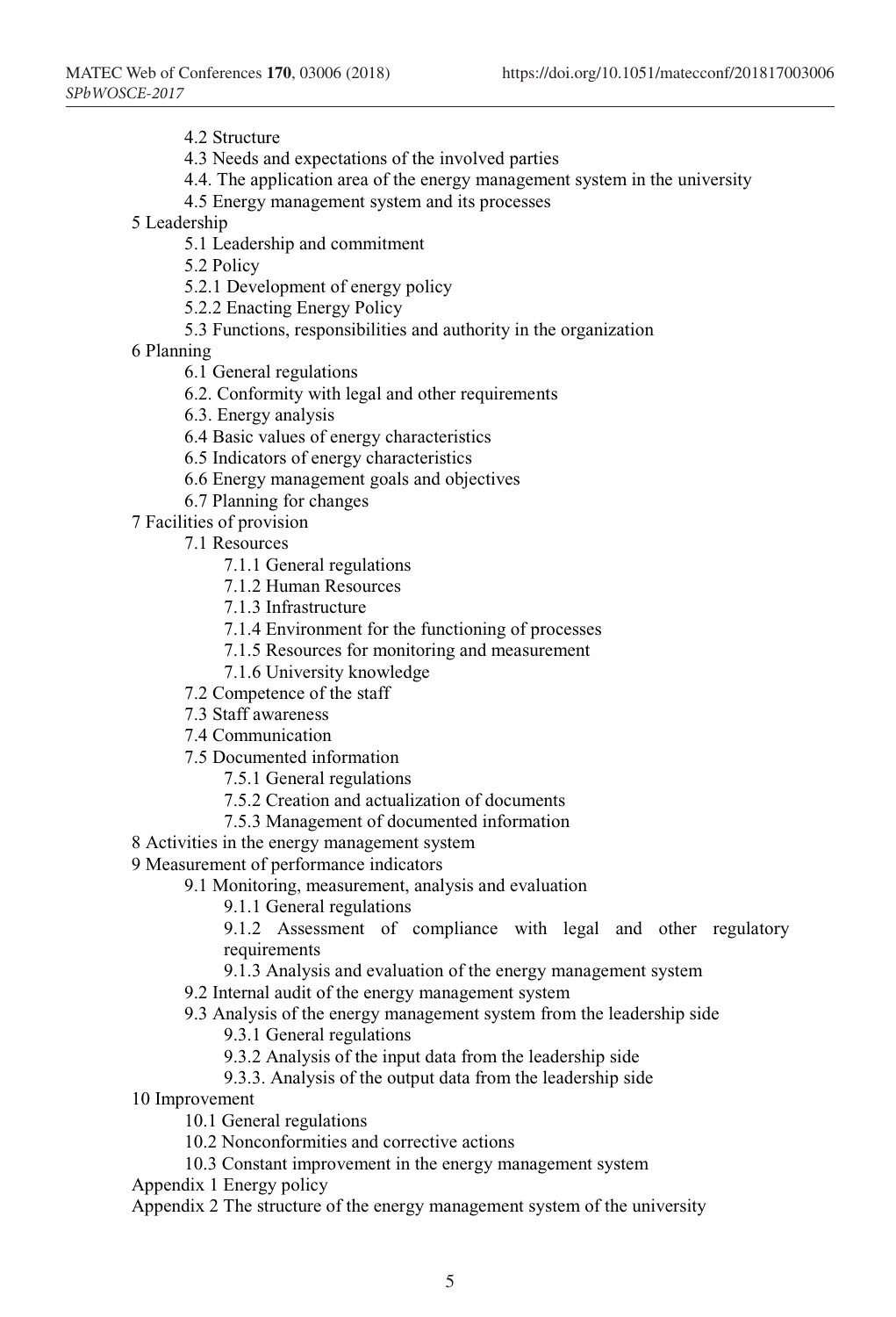Appendix 3 Responsibility matrix for effectuation of energy management processes Appendix 4 List of documents of energy management system

Appendix 5 Form of the conclusion on the conclusion of the energy management system

Appendix 6 Form of opinion on the status of the energy management system

Appendix 7 Form of energy saving and energy efficiency program

Appendix 8 Form of action plan for the realization of the energy saving and energy efficiency program

Appendix 9 Information on indicators of energy efficiency of the university

Appendix 10 Report form (records) on the assessment of compliance of EMS with legal and other requirements

Appendix 11 Form of the report on the internal audit of the EMS

Appendix 12 The form of the journal of proposals for improving the EMS

As noted above, the improvement of the EMS is based on the process approach. The following list of processes is established for the first phase of the EMS university:

- Formation of energy policy
- Organization of EMS
- Heat supply management
- Electricity management
- Gas supply management
- Water supply management
- Internal audit
- Analysis of EMS by management
- Operational dispatching service

The Table 1 shows the form of the description of this process of the integrated management system, regulated by the university standards.

#### **Table 1.** Form for the description of processes.

| Process                                                        |                     | Process name                                  |  |
|----------------------------------------------------------------|---------------------|-----------------------------------------------|--|
| Responsible for<br>the process                                 | Process participant |                                               |  |
| who                                                            | who                 |                                               |  |
| Previous process                                               |                     |                                               |  |
| Responsible for receiving the result                           |                     | Responsible for passing the result on<br>Name |  |
| From which process                                             |                     | Who is passing on                             |  |
| Input of the present process                                   |                     |                                               |  |
| Output of the previous process Input of the<br>present process |                     | Responsible for the result receiving          |  |
| Input                                                          |                     | Who is receiving                              |  |
| Present process documentation                                  |                     |                                               |  |
| Regulatory documentation                                       |                     | Notes (forms) during the process              |  |
| The algorithm of changing the input into<br>the output         |                     | What notes are taken during the process       |  |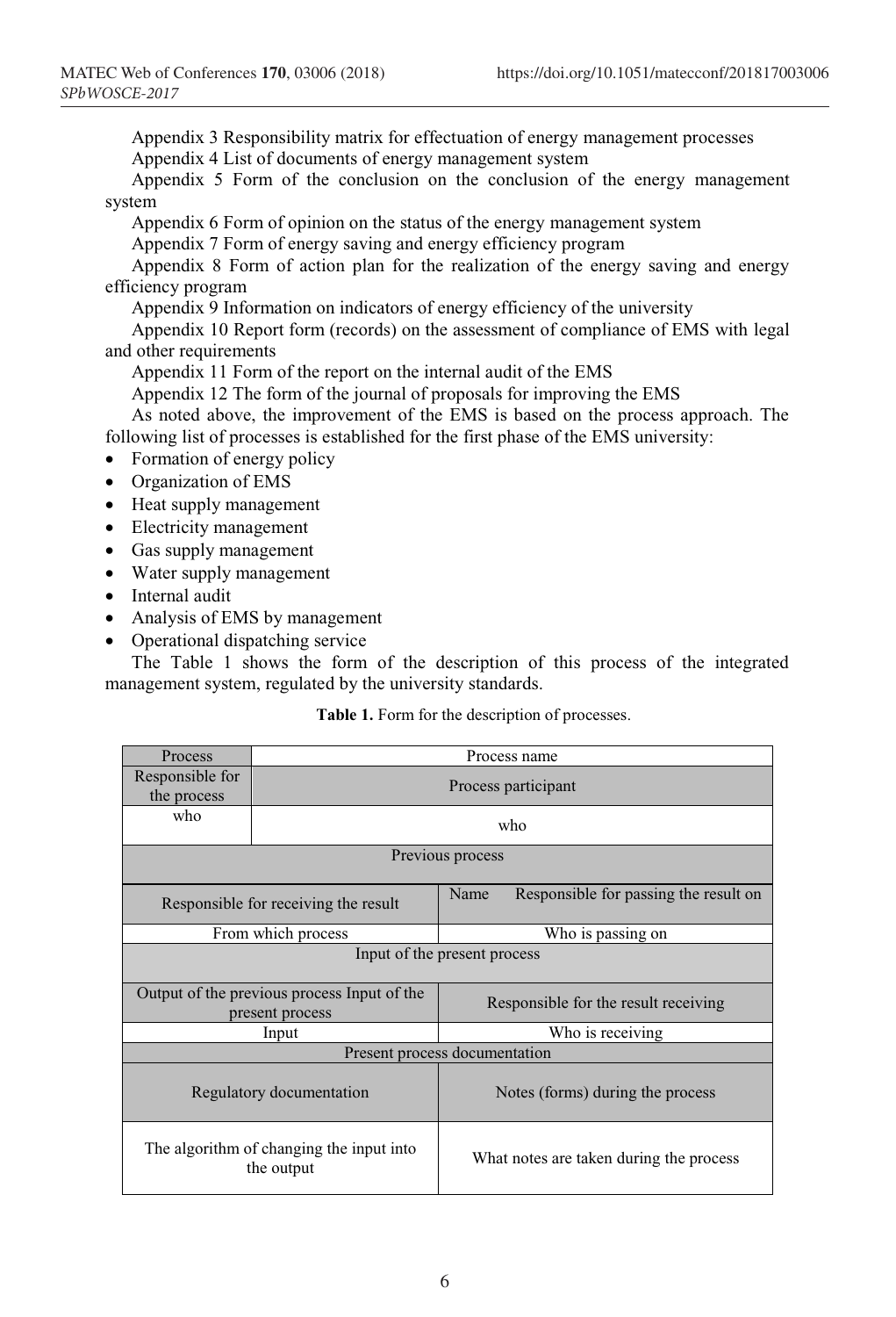| Evaluation measure of the present process                          |                                               |  |  |
|--------------------------------------------------------------------|-----------------------------------------------|--|--|
| What are the evaluation measures of the process                    |                                               |  |  |
| Output of the present process                                      |                                               |  |  |
| Process output (the result)                                        | Responsible for passing on                    |  |  |
| What is the output                                                 | Who is passing on                             |  |  |
| <b>Ensuring process</b>                                            |                                               |  |  |
| Name                                                               | Responsible for receiving                     |  |  |
| What is the process                                                | Who is receiving                              |  |  |
| Control of passing on the results of the process                   |                                               |  |  |
| Actions (control) during passing on                                | Notes during passing on                       |  |  |
| What actions (control) and by whom were<br>taken during passing on | What document identify the fact of passing on |  |  |

# **4 Conclusions**

As it was said earlier, the result of the project is the creation of a full-fledged digital database containing all the information that can be used for accounting and control of consumed and generated energy resources, as well as providing the possibility of calculating the required indicators. Keeping all information in a single database will simplify the process of monitoring energy supply and create prerequisites for the introduction of ASCAE.

After the completion of the required data collection, a number of criteria will be developed, on the basis of which the existing ASCAE will be compared and the most optimal option will be chosen.

The automated system for control and accounting of energy resources is a multichannel measuring system that performs in full or in part the execution of measuring and computational operations [8,9]. ASCAE quickly collects and processes the information necessary for managing energy supply. The introduction of such system will make it possible to optimize energy consumption, reduce heat losses and the amount of energy consumption, as well as to optimize energy-efficiency measures. Thus, it is possible to increase the energy efficiency of any University.

The implementation of the project on the description of the energy management system entails the expansion of opportunities for monitoring energy supply and can provide a basis for the implementation of the information system, which in turn will reduce the expenses of the educational institution [8,10].

Practical requirements of the EMS Manual realization mean the creation of a management integrated system, which meets two state standards – GOST (GOST - State Standard, Russian National Standard) R ISO 9001 and GOST R ISO 50001. The students' participation during the process of development and further monitoring of energy management system allows to widen competence of students.

Authors are grateful to E.A. Timchenko for the assistance in project implementation.

### **References**

- 1. M. Schulze, H. Nehler, M. Ottosson, P. Thollander, Journal of Cleaner Production **112**, 3692-3708 (2016)
- 2. O. Novikova, A. Shadrin, Processnyj podhod v ehnergetiche-skommenedzhmente **8**, 70-73 (2014)